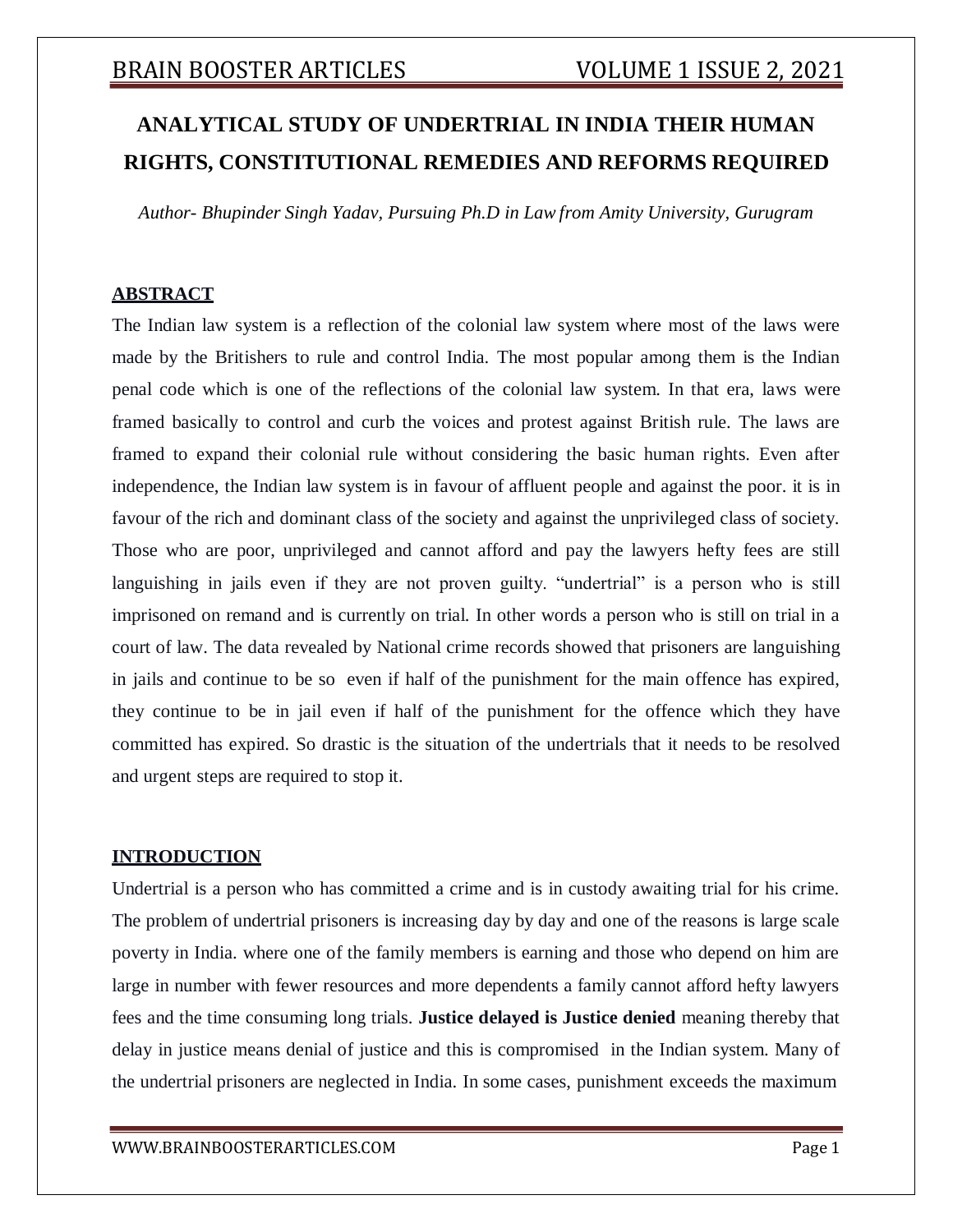punishment provided for the offence. What is the need of the hour is that the centre, state government and judiciary must work in tandem with each other .there must be coordination among them in working and look for those who need help because it ultimately does not serve any need it is not beneficial to anyone neither to the state nor to the accused. Everyone is aware of the problems which are faced by an undertrial in prison even though the constitution and the universal declaration of fundamental rights prescribe the minimum standards for undertrial prisoners. <sup>1</sup>Some of the most common problems faced are prison violence, criminalizing effect of prisons in other words a prison is a place where hardcore criminals are trained and made it serves as universities of crime, another problem faced is health problems where large criminals are stored and poor hygiene conditions are present which also led to the health problems .another rampant problem in prison is drug abuse plus it also affects the families of the prisoners the mental trauma faced by them in prolonged trials.

### **LEGAL PROVISIONS IN INDIA FOR UNDERTRIALS**

Prisons are made for the reform purpose of the prisoners so that they give up those criminal activities and lead a normal life. Prisons are a very crucial aspect of criminal justice but the state pays very little attention to the prison reforms which are often neglected. The drastic situation of the undertrial prisoners was first highlighted in 1979 when a member of the national police commission KF RUSTOMJI brought into light the conditions of undertrials. The problem with the Indian prison is overcrowding and the large number of undertrial prisoners who are awaiting their trials. Because of this overcrowding, judicial decisions and law are also not implemented properly. Above mentioned are some of the reasons other reasons include the delay done in the conduct of trials and this fault may be because of anyone either due to the overload of cases in the court, absence of lawyers or magistrates, or it may be because the case involves complicated issues. Another problem is the denial of bail to the accused, often bail applications are rejected in the court leading to multiple bail applications or where the majority of the population support they cannot afford the cost of lawyers. The problem of arbitrary arrest is also rampant, often police officials involved in indiscriminate arrest ignoring the law totally which leads to more and

 $<sup>1</sup>$  The problems of undertrial – legal service India</sup>

[www.legalservicesindia.com/article/1280/The-Problems-of-Undertrials.html](http://www.legalservicesindia.com/article/1280/The-Problems-of-Undertrials.html)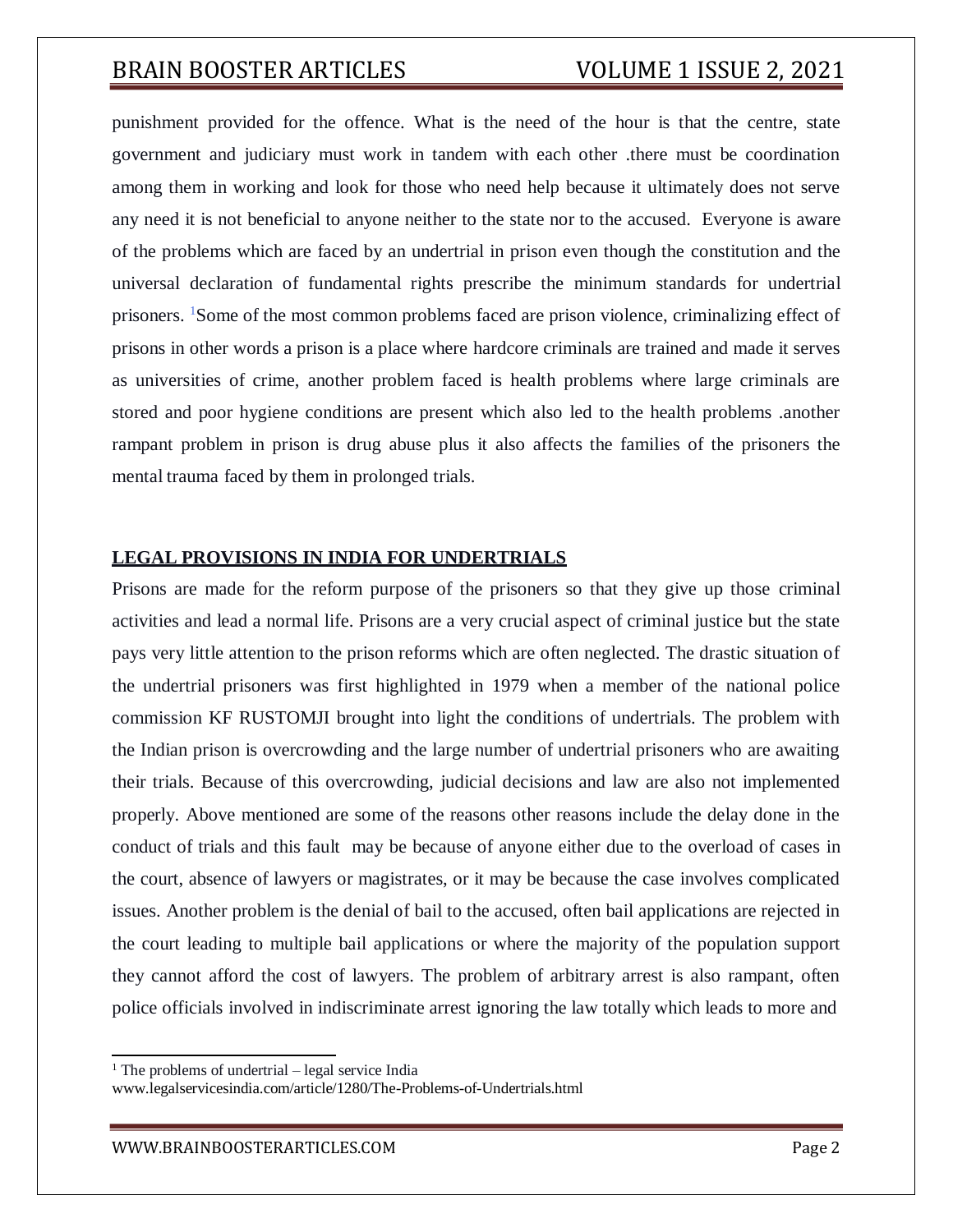more people languishing in jail awaiting their trials and which often took several years to prove their innocence. Although section 41 of the CrPC provides the safeguard but often police officials ignore it. Some basic guidelines provided are preparation of the arrest memo, informing the local guardian regarding arrest, providing the assistance of a lawyer during the interrogation etc. but often these provisions which are made in the favour of the accused to create a balance in the society are often ignored which need to be addressed. even the Supreme court also in many cases provided for certain basic guidelines which are often ignored by officials so their implementation is still needed to be addressed. And take action against those officials who fail to observe it.

**ARTICLE 21 CONSTITUTION OF INDIA** – which provides " no one shall be denied life and personal liberty except according to the procedure established by law ."<sup>2</sup> So this article is the soul of the Indian constitution which guarantees the right to life and liberty plus it is placed in part 3 of the Indian constitution which means that it is beyond the power of the parliament to amend meaning thereby beyond the amending power of the parliament. So basic things which legislature, the executive must keep in mind that there should be a law and the law must provide a fair procedure which is just, fair and reasonable before depriving any person of his life and personal liberty. Even this article of the Indian constitution cannot be suspended by ARTICLE 359 of the Indian constitution.

**SECTION 428 AND 436A CrPC**- From reading these provisions one can get the idea as to what it is the meaning of undertrial prisoner which means a person who is in prison during the investigation, inquiry and trial of an offence which he/she is accused to have committed. Section 436A is another safeguard for the undertrial prisoner which provides that where a person has already suffered half of the maximum imprisonment provided for the offence he or she shall

be released by the court on his bond and the punishment has been suffered by the accused during the investigation, inquiry or trial of the offence. So it guarantees the undertrial prisoner not to

<sup>&</sup>lt;sup>2</sup> see the Right Of Undertrial Prisoners in India.

https:/[/www.lawyersclubindia.com/articles/rights-of-undertrial-prisoners-in-india-11417.asp](http://www.lawyersclubindia.com/articles/rights-of-undertrial-prisoners-in-india-11417.asp)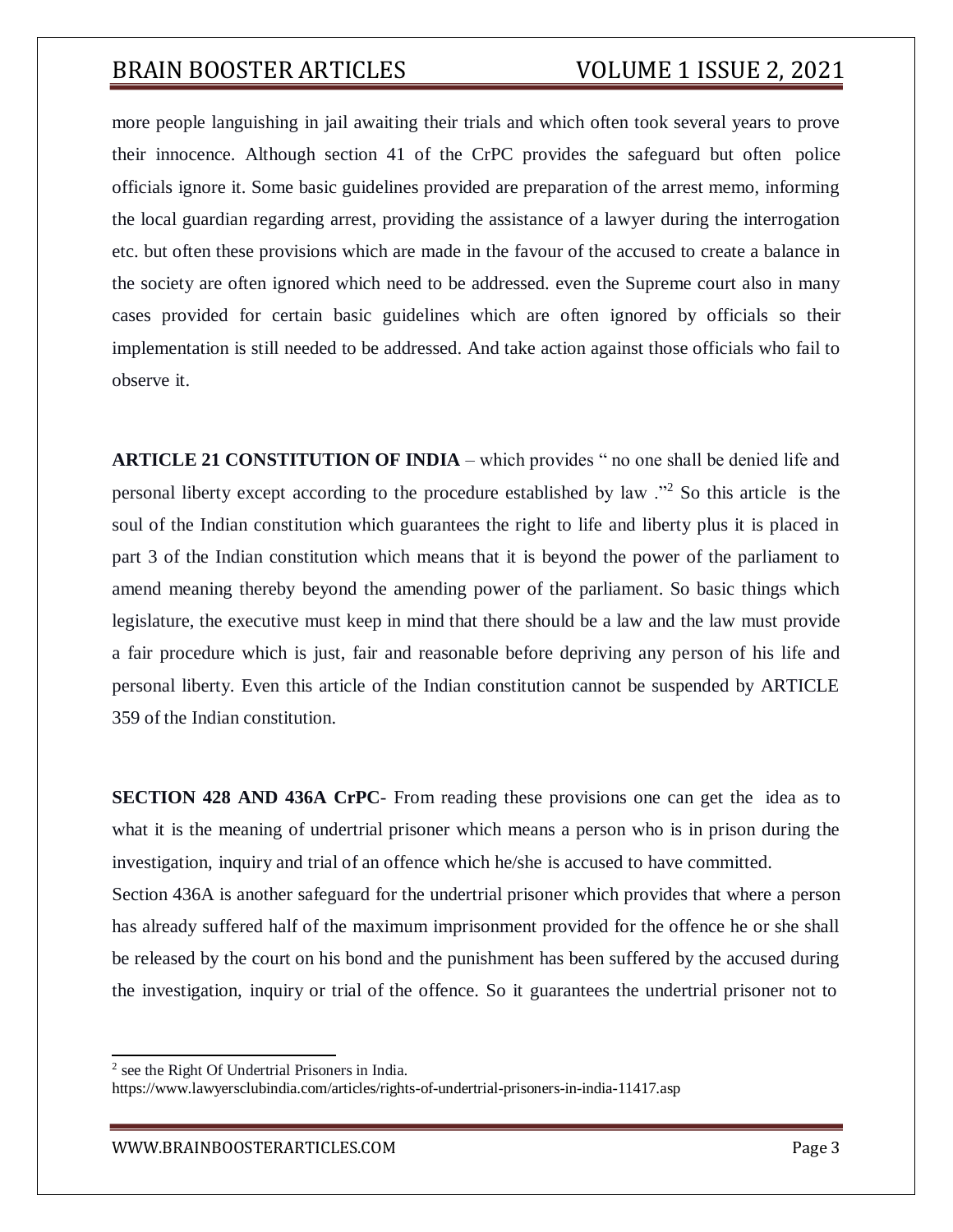languish for a prolonged period but to be released on bail as soon as half of the punishment provided for the offence has expired.

**ARTICLE 22 CONSTITUTION OF INDIA**- This article protects from arbitrary arrest it provides that the undertrial prisoner have the right to consult and be defended by a legal practitioner of his choice and it is also a part of the procedure provided for depriving a person of his life and liberty which provides that the procedure provided must be fair and reasonable. This article provides that no person shall be arrested without informing the grounds for which he is arrested. The Prisons Act 1894 This Act provides for the separation of male and female prisoners and of undertrial prisoners from convicted criminal prisoners. Another significant added advantage provided is that undertrial prisoners can purchase food, clothing etc and can have visitors visiting them.

## **PROBLEMS FACED BY UNDERTRIALS IN PRISON**

**1. MENTAL HEALTH-** First time offenders or those who have committed the crime for the first time when lending up into the prison may find it difficult to stay in the prison and also face physical as well as mental trauma in the prison. The mental trauma may be of such a nature and so intense that he may find it difficult to continue in prison and also faces mental health problems<sup>3</sup>.

**2. HEALTH PROBLEMS-** Prisons are often overcrowded with prisoners and lack of hygiene may often end up in contacting the disease. Most of the Prisoners do not have a strong family background. They come from socio–economically disadvantaged sections of the society where disease, malnutrition are prevalent. When such people are mingled with other people it ends up with others also getting infected with infectious and communicable diseases<sup>4</sup>.

<sup>&</sup>lt;sup>3</sup> Mati Ram vs State of MP, AIR 1978 SC

<sup>4</sup> Law Commission of India,78th Report on Congestion of Undertrials in Jails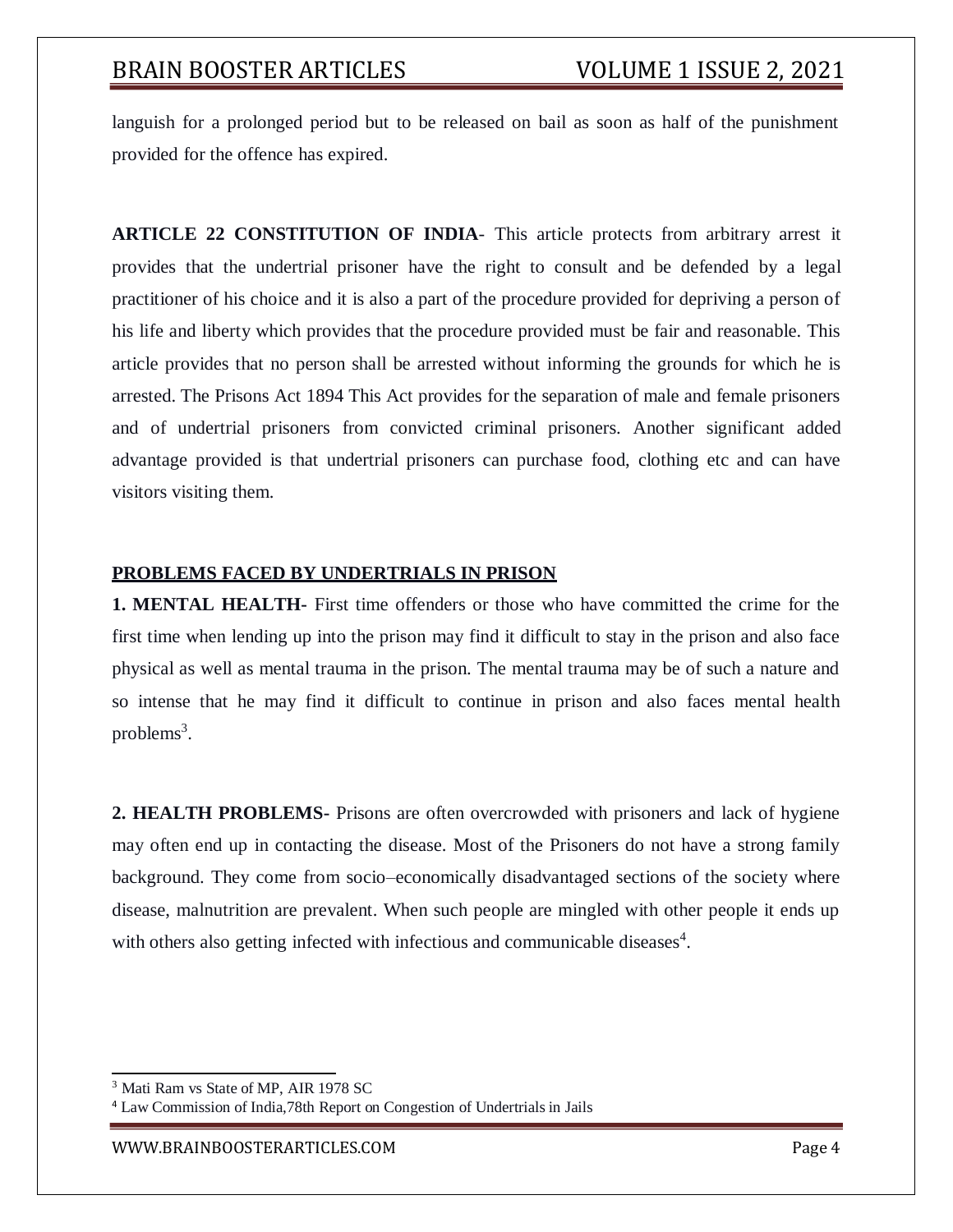**3. DRUG OVERUSE-** Being in prison for such a long time and being cut off from society and family members often lead to mental health problems. In such a situation an undertrial person often resorts to drugs or other banned substances. A prison is a place where prisoners are captive, bored and depressed so they just want to relax and release from the grim everyday reality.

**4. MENTAL TRAUMA ON FAMILIES OF PRISONERS-** the undertrial may be the sole bread earner of his family he being the sole bread earner of the family often end up in prison which may lead to his family face financial crises which they may find it difficult to afford to bear the litigation expenses. All this may lead to mental trauma on the family of the undertrial prisoner. To overcome all these financial problems female members or other members may become vulnerable to the higher society of people often end up in the female members resort to prostitution or other illegal means to satisfy their financial needs.

**5. VIOLENCE IN THE PRISON-** Prison is not the safest place it is considered a dangerous place for the people they are holding. often we encounter several news stories in the paper and the television where we heard of the violence in the prison. As Happened in the Bihar state where the police blinded about 80 prisoners by puncturing their eyes and throwing acid upon them. So prisons are full of examples that prisoners often face while in prison.

**6. CRIMINALIZING EFFECT OF PRISONS-** Prisons are filled with hardened criminals and where there are no scientific and intelligent classification methods to separate from the others often end up in contamination of young and circumstantial offenders into proper or full-fledged criminals occurs regularly. Prisons are often considered as the university of crimes.

## **HUMAN RIGHTS OF PRISONERS: INTERNATIONAL PERSPECTIVE**

Human rights are those rights that are essential for the very human existence it is based on the idea that every human being is entitled to certain basic rights without any discrimination based on religion, caste sex etc. human rights are a special sort of inalienable moral entitlement. They attach to all persons equally by their humanity irrespective of race, nationality, sex etc. The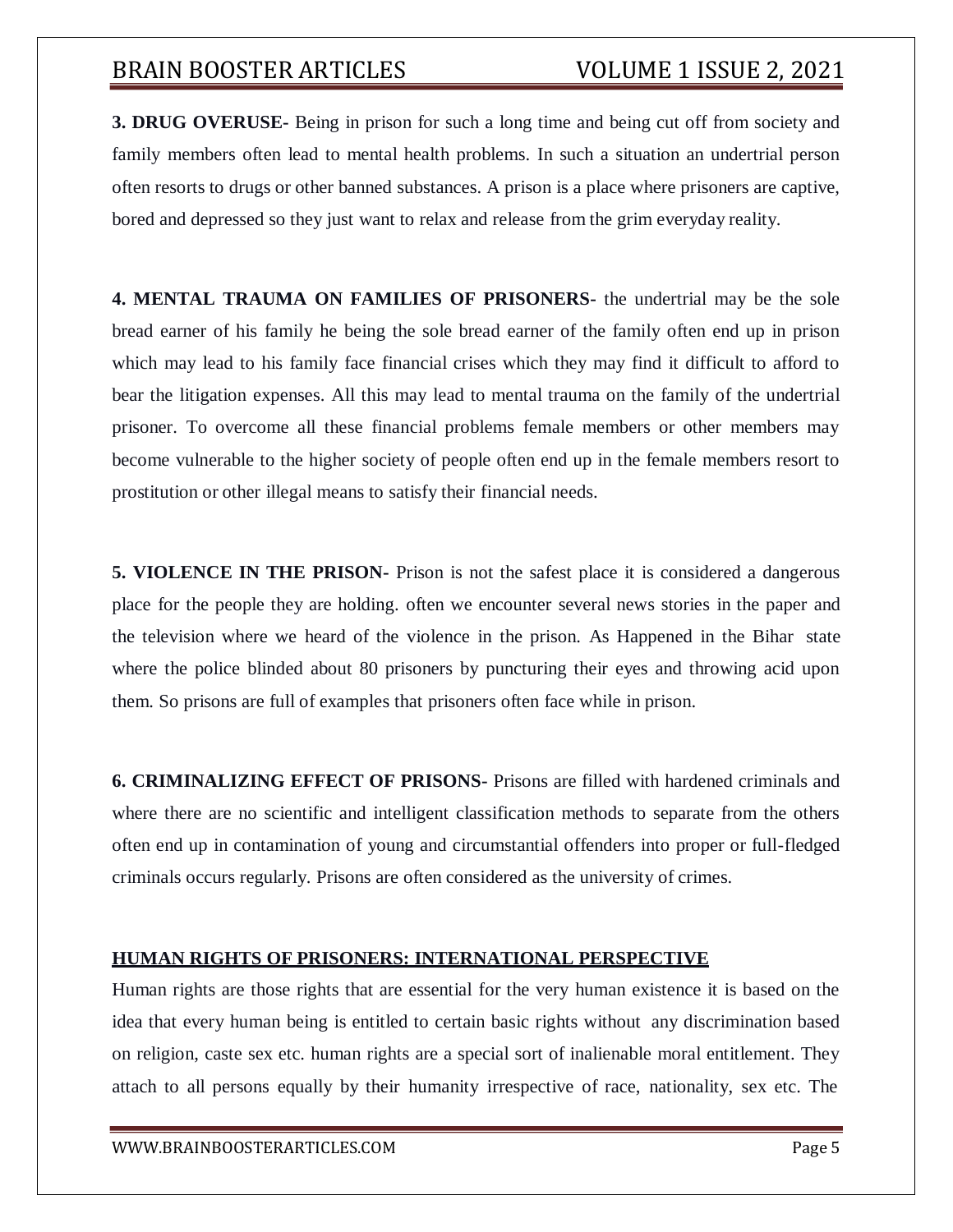provision for human rights is provided in various international instruments some of them are United Nations standard minimum rules for the treatment of prisoners, the international covenant on civil and political rights, the Universal declaration of human rights and the United Nations Basic Principles for the treatment of Prisoners. All these conventions provide for some of the basic rights to the prisoners which are as Right to consult a lawyer of their choice, production before a proper judicial officer, Right to be defended, Health and safety of a prisoner, Regular medical Examination etc. there is a long list of all this and the State must ensure that these rights are provided to the prisoner and must make legal provisions for that purpose.

#### **SUGGESTION AND CONCLUSION**

1. Under trials who had done petty crimes which are not serious must not be lodged into the prison but instead of that, they should be put in reformative centres where they shall do community service and in addition to that they should be educated to not to resort to crime in the future.

2. Bail should be a rule and Jail should be an exception**:** It means that accused shall not be denied bail and jail should be an exception. Accused to be lodged in jail only when there are compelling factors that compel the court to put the accused in jail such as if the accused has committed a heinous crime, or is a habitual offender then only the accused must end up in prison.

3. The scope of compoundable offences must be widened. The victim shall be given the right to compound the petty offences so that the accused is not troubled by lengthy and complicated trial process and there is a scope of out of court settlement and the accused is not subjected to the lengthy and burdensome trial process.

4. The amendments in-laws and the judgement of the supreme court should be given effect from time to time legislature and the Apex court pass several judgements and legislature pass several laws for the benefit of undertrials so what is needed to be done is those laws and the judgements of the supreme court should be implemented with full force.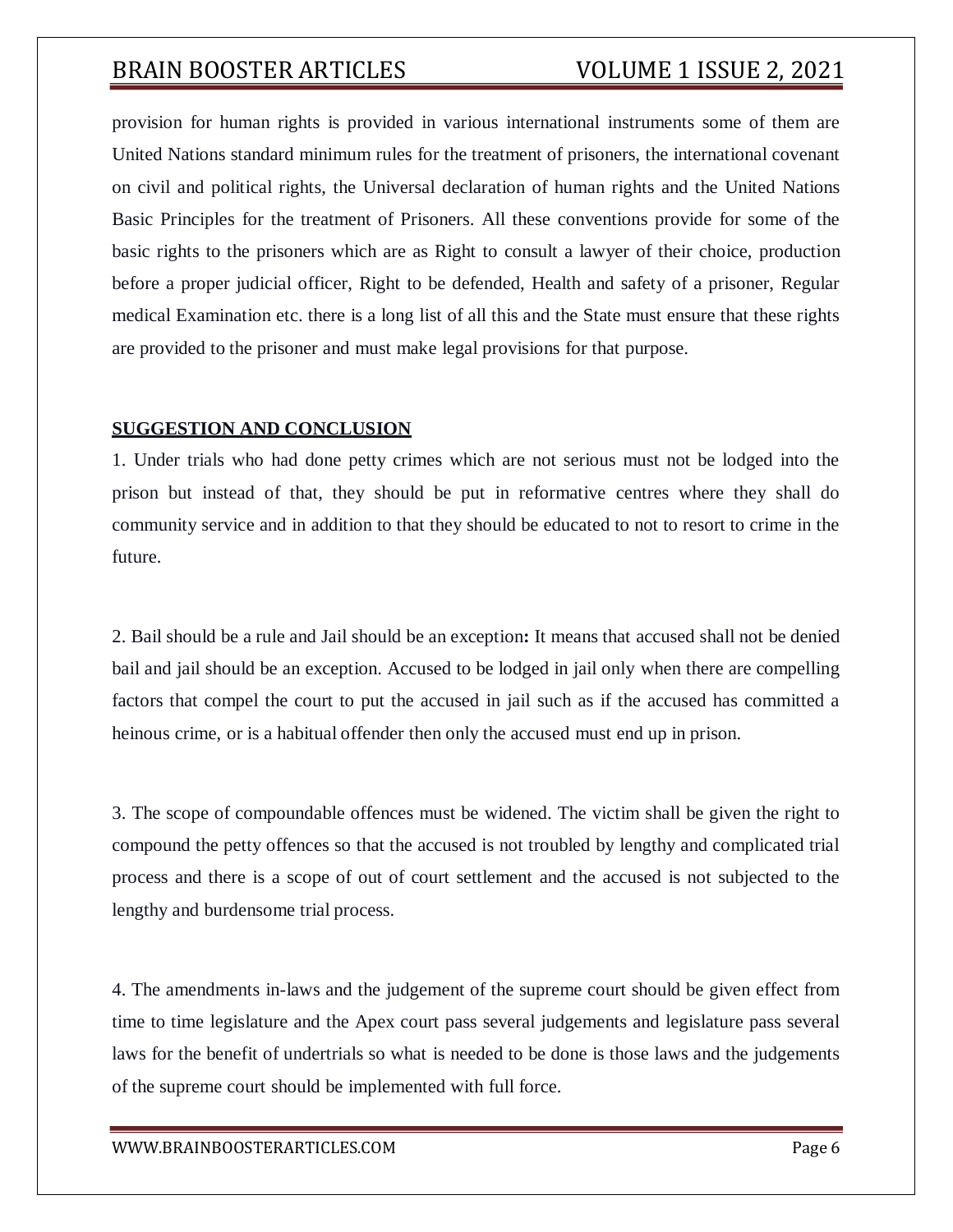7. The emphasis should be on reducing the industrial population by proper effect given to the statutory provisions, and the decisions of the apex court regarding bail, and the maximum period for which a person can be detained.

8. Undertrial are not punished yet it is not that they have been proven guilty so in such a case under trial should be placed in open jails where they can roam and move freely without any restriction and also side by side they have their living.

9. Legal aid should be provided from time to time to the undertrial prisoners so that their innocence if they are.

10. Automatic extension of remand while in jail is needed to be stopped which is given only for the mere convenience of the authority just for the convenience of authority basic human rights cannot be suppressed<sup>5</sup>.

11. Another big problem is adjournment which also delays the trial of an offence so in the case of an undertrial, prisoners adjournment should not be granted unless it is required.

12. Prison is generally considered as the University of crime so violence assault etc are daily part of the routine so what needs to be done is that there should be a check upon this and in case of violation of any fundamental right it should be properly addressed and proper compensation should be provided in such a case<sup>6</sup>.

13. A committee should be established which will consist of officials from various departments of legislative, executive etc which will address the case of violation of rights of undertrial and

<sup>5</sup> All India Committee, Report on Jail Reforms (Ministry of Home Affairs,1980-1983)

<sup>6</sup> Supreme Court Legal Aid Committee vs Union of India (1994) 6SCC 731